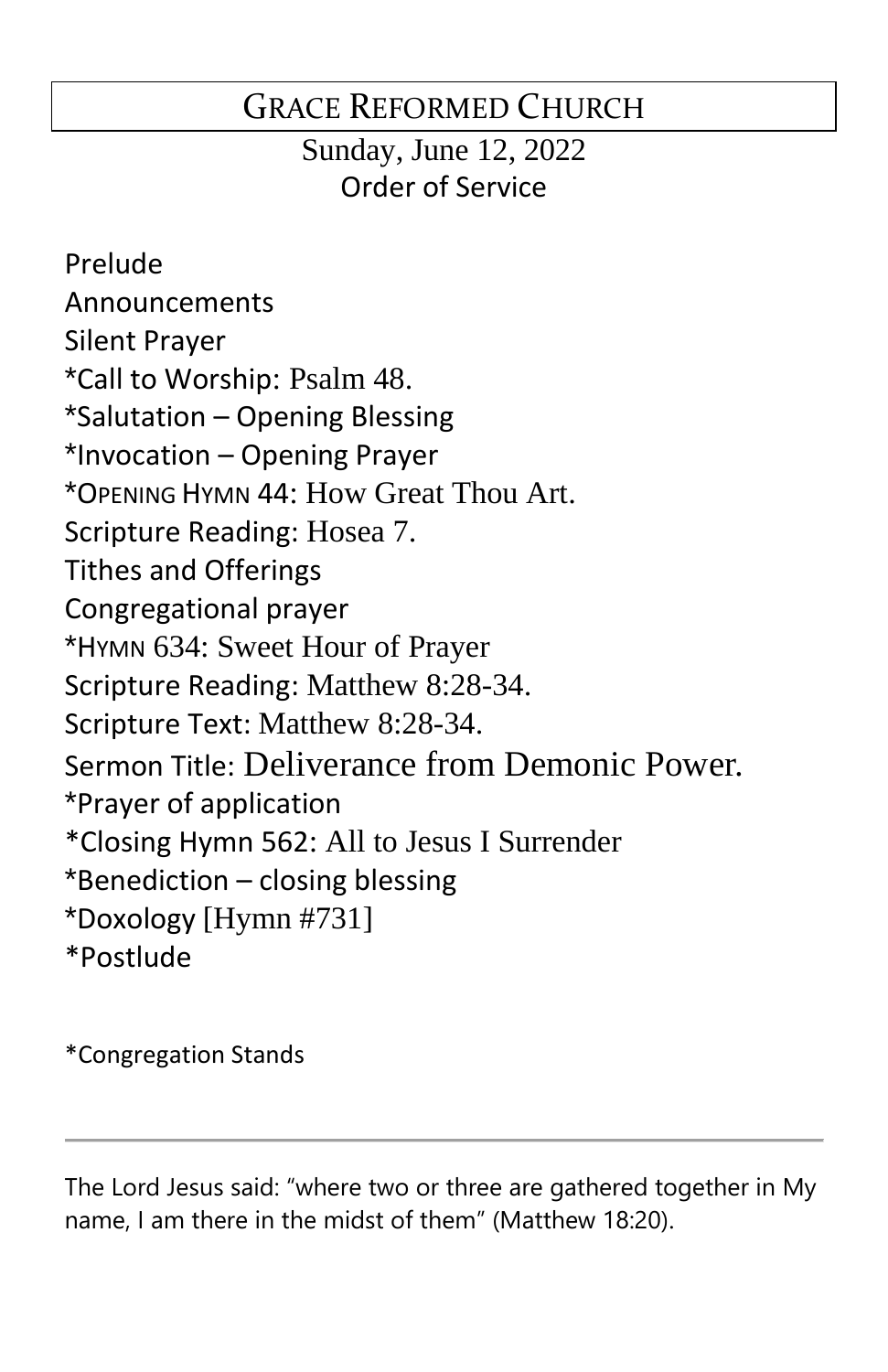**Welcome**: to our guests and visitors. May you receive strength from God's Word, and experience the love of Christ within our church family.

### **Schedule**

- 1. **Nursery** is available for children up to 3 years old.
- 2. **Today:** Fellowship Dinner. Set up: Mary Feldhahn, Val Griess, Elizabeth Lasseter. Clean up: Jeannette Oliver, Sandy Koedam.
- 3. **Tuesday**: Women's Bible Study on Philippians, at Amy Flanegan's house Tuesday mornings from 10:30-11:30am.
- 4. **Wednesday**: prayer meeting at 6:00 pm.
- 5. **Wednesday:** Spiritual Council Meeting at 6:30 pm.
- 6. **Wed. July 6:** Spiritual Council meeting at 6:30 pm.
- 7. **July 10:** beginning July 10, for 4 Sundays in July (from 9-10am), Elder Roger Gallimore will lead a Bible study on 2 Timothy.
- 8. **July 10:** Lord's Supper and Fellowship Dinner.
- 9. **Wed. July 13:** Consistory meeting at 6:30 pm.
- 10. **July 18-22:** Heidelberg Youth Camp at Camp Bob Marshall in Custer State Park. This Year's Theme is "Life in Exile," based upon the book of Daniel. Camp fee is \$225 per camper. Registration deadline is July 1<sup>st</sup>.

## **PRAYER REQUESTS**

- Amy Flanegan's mom Kay LaFrance is undergoing chemotherapy in Houston in preparation for a stem cell transplant.
- Phyllis Hatzenbuhler is suffering from back pain.
- Phyllis Grossmann's PT for her deteriorating spine.
- Expectant mothers: Christie Stimac, Emily Griess, Paige Griess.

### **The Apostles Creed**

I believe in God the Father Almighty, Maker of heaven and earth. And in Jesus Christ, His only Begotten Son, our Lord, who was conceived by the Holy Spirit, born of the virgin Mary, suffered under Pontius Pilate, was crucified, dead, and buried; He descended into hell; the third day He rose from the dead; He ascended into heaven, and sits at the right hand of God the Father Almighty; from there He shall come to judge the living and the dead. I believe in the Holy Spirit, the holy catholic church, the communion of saints, the forgiveness of sins, the resurrection of the body, and the life everlasting. Amen.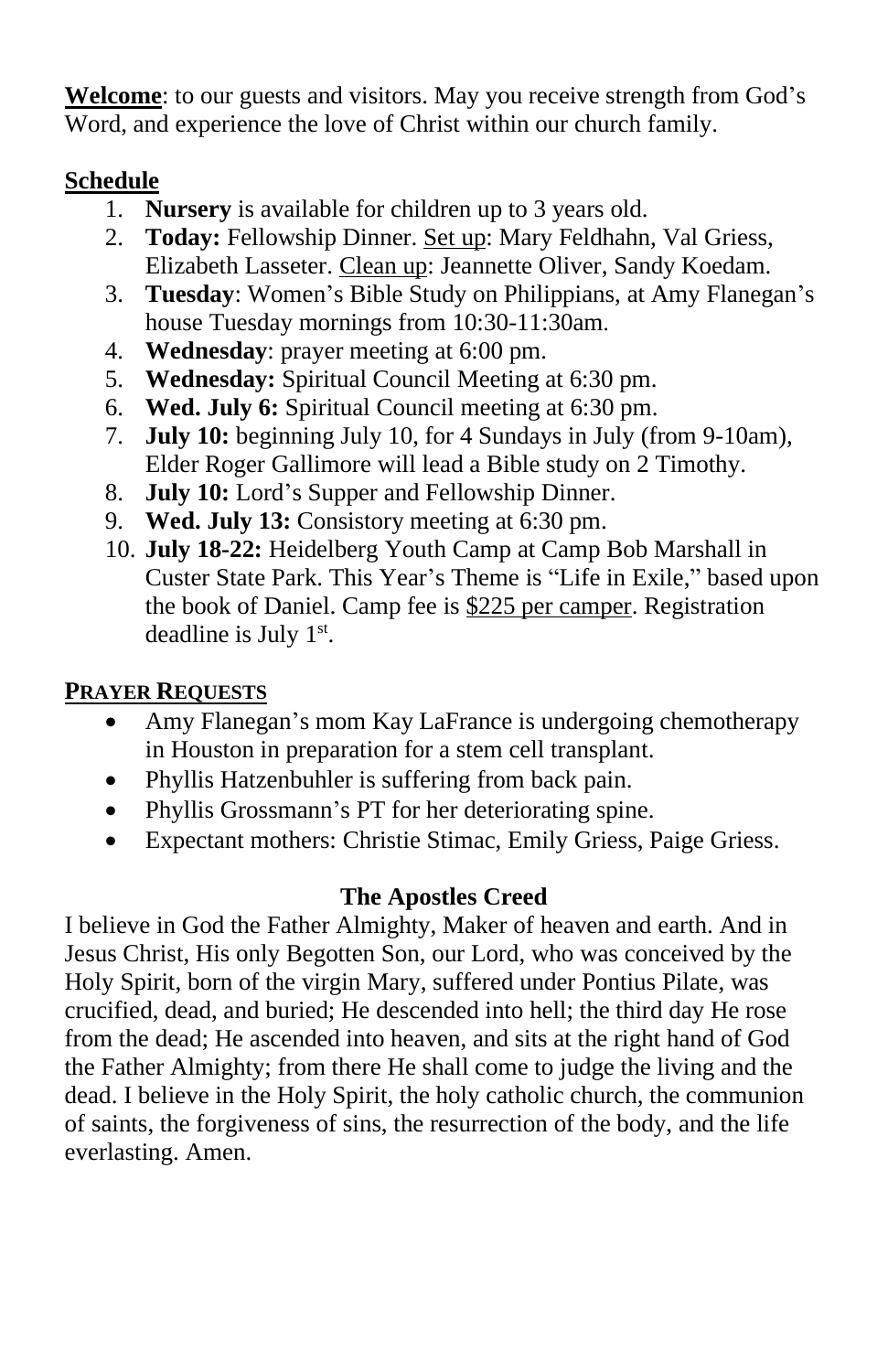GRACE REFORMED CHURCH was established in Rapid City in 1992 as a member congregation of the Reformed Church in the United States (RCUS), whose heritage reaches back to the Protestant Reformation in Germany in the 16<sup>th</sup> century, when the Christian church returned to the Bible as God's inspired and infallible Word, and to its good news of salvation by grace alone, through faith alone, in Christ alone (Gal. 2:16; Eph. 2:8-9).

The Reformation is summarized by 5 basic truths:

- 1. SCRIPTURE ALONE: The Bible alone is the inspired and inerrant word of God (2 Tim. 3:16).
- 2. GRACE ALONE: salvation is a gift of God's grace alone (Eph. 2:8-9).
- 3. FAITH ALONE: salvation is received by faith alone (Rom. 3:28), which produces a life of thankfulness and good works.
- 4. CHRIST ALONE: Christ alone paid the penalty for all our sins, leaving no penalty for us to pay (Acts 20:28).
- 5. GLORY TO GOD ALONE: God alone deserves *all* the glory for our salvation (John 15:16).

#### **FOR MORE INFORMATION**

Email: [gracereformed@outlook.com](mailto:gracereformed@outlook.com) Visit [www.gracereformedrapidcity.com](http://www.gracereformedrapidcity.com/)

#### **FOR PASTORAL CARE**

| <b>Pastor David Fagrey</b><br>pastorfagrey@pm.me          |  |
|-----------------------------------------------------------|--|
| Elder Roger Gallimore myonlycomfort@msn.com               |  |
| <b>Elder Lyle Griess</b><br>lyle22738@gmail.com           |  |
| <b>Elder Kip Matkins</b><br>matkip007@gmail.com           |  |
| Elder Don Oliver<br>dojos@msn.com                         |  |
| pactola7@yahoo.com<br>Deacon Corey Jacobs                 |  |
| parsons.scott007@yahoo.com<br><b>Deacon Scott Parsons</b> |  |